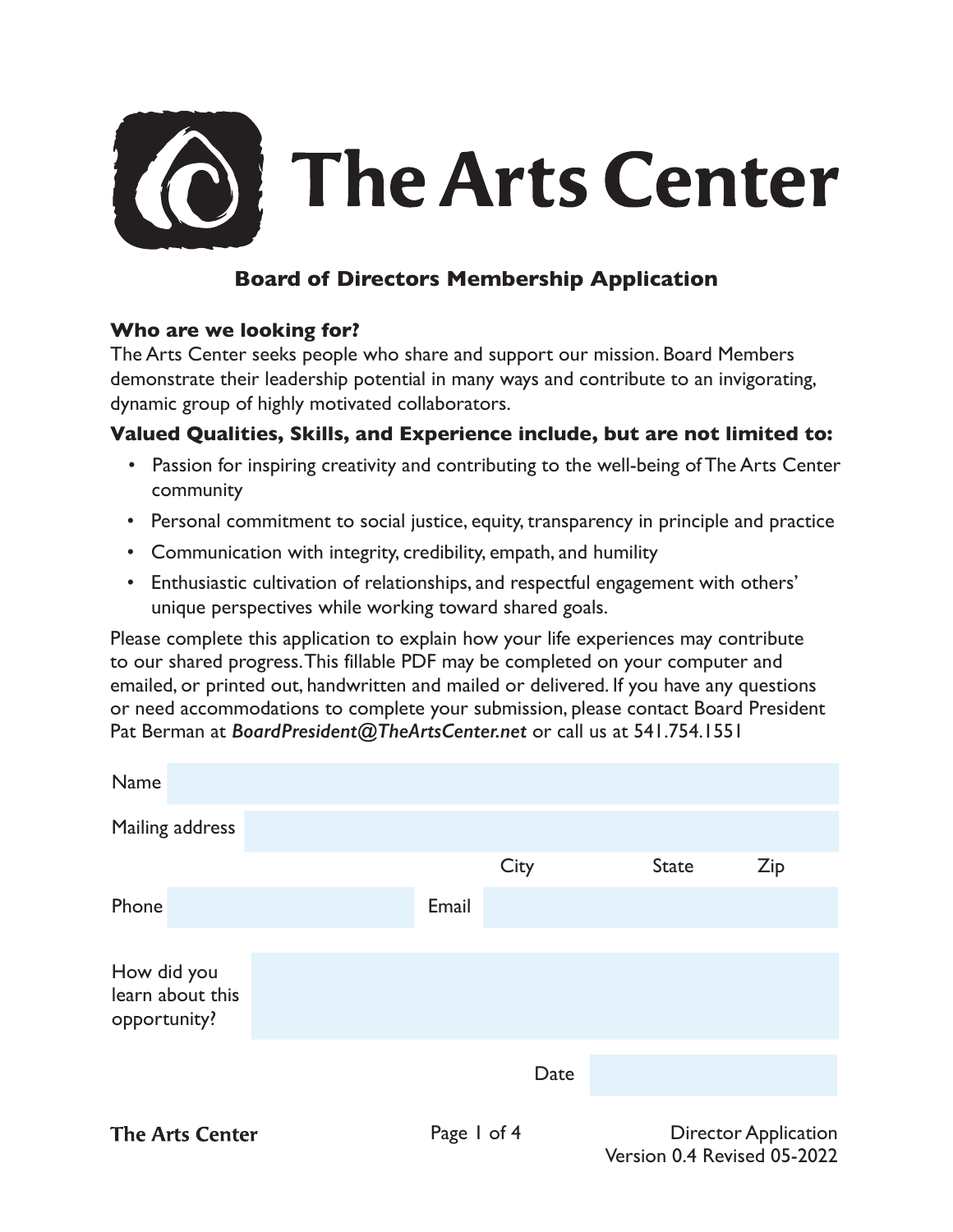**Please describe why you would like to join the Board, and how you will help further the mission of The Arts Center.**

**What other personal or professional attributes do you feel would benefit the work of the Board?**

> *Thanks for your interest in volunteering your time and skills as a member of The Arts Center's Board of Directors!*

**The Arts Center** 

Page 2 of 4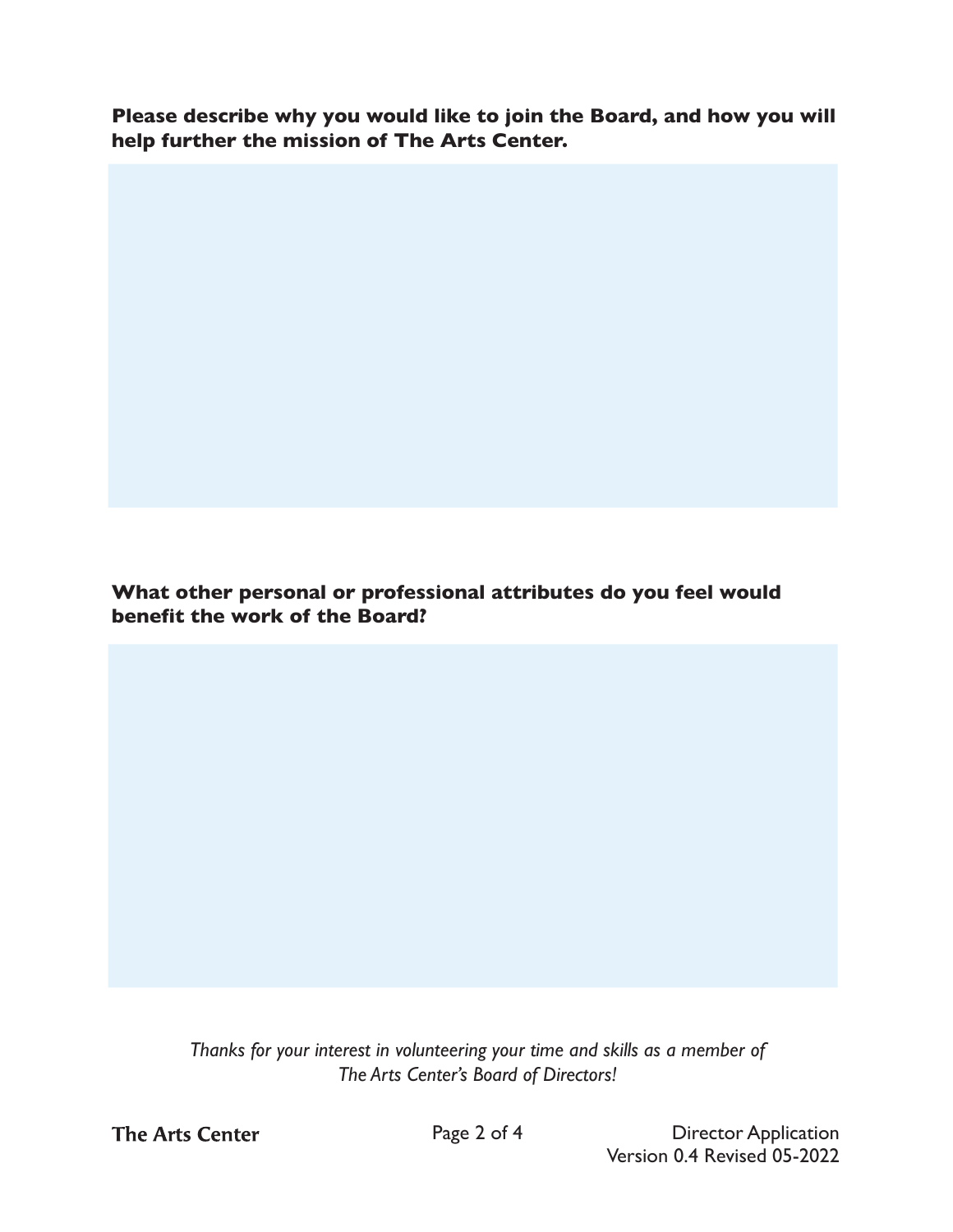### **What areas of your skills and experience do you feel would be valuable to The Arts Center Board?** *For each relevant topic below, please indicate your "Low," "Medium," or "High" level of experience, and add further comments if you wish.*

## **What qualities do you think of as your "super powers?"**

| Leadership Skills/Motivator                                | Problem Solver/Solution Implementer                                  |
|------------------------------------------------------------|----------------------------------------------------------------------|
| Willingness to Work/Availability                           | Creativity                                                           |
| Personal Connection to<br><b>The Arts Center's Mission</b> | Endurance                                                            |
| Other/Comments:                                            |                                                                      |
|                                                            |                                                                      |
| How Would you describe your personal "style?"              |                                                                      |
| <b>Consensus Builder</b>                                   | Visionary/Big Thinker                                                |
| Good Communicator/Persuader                                | <b>Bridge Builder</b>                                                |
| Strategist                                                 | Detail person                                                        |
| <b>Other/Comments:</b>                                     |                                                                      |
|                                                            | What personal resources can you bring to your presence on the Board? |
| <b>Personal Financial Donations</b>                        | <b>Access to Other Resources</b><br>(corporate, foundations)         |
| <b>Access to Potential Donors</b>                          | Availability for Active Participation                                |
| <b>Other/Comments:</b>                                     |                                                                      |
| <b>The Arts Center</b>                                     | Page 3 of 4<br><b>Director Application</b>                           |

Version 0.4 Revised 05-2022